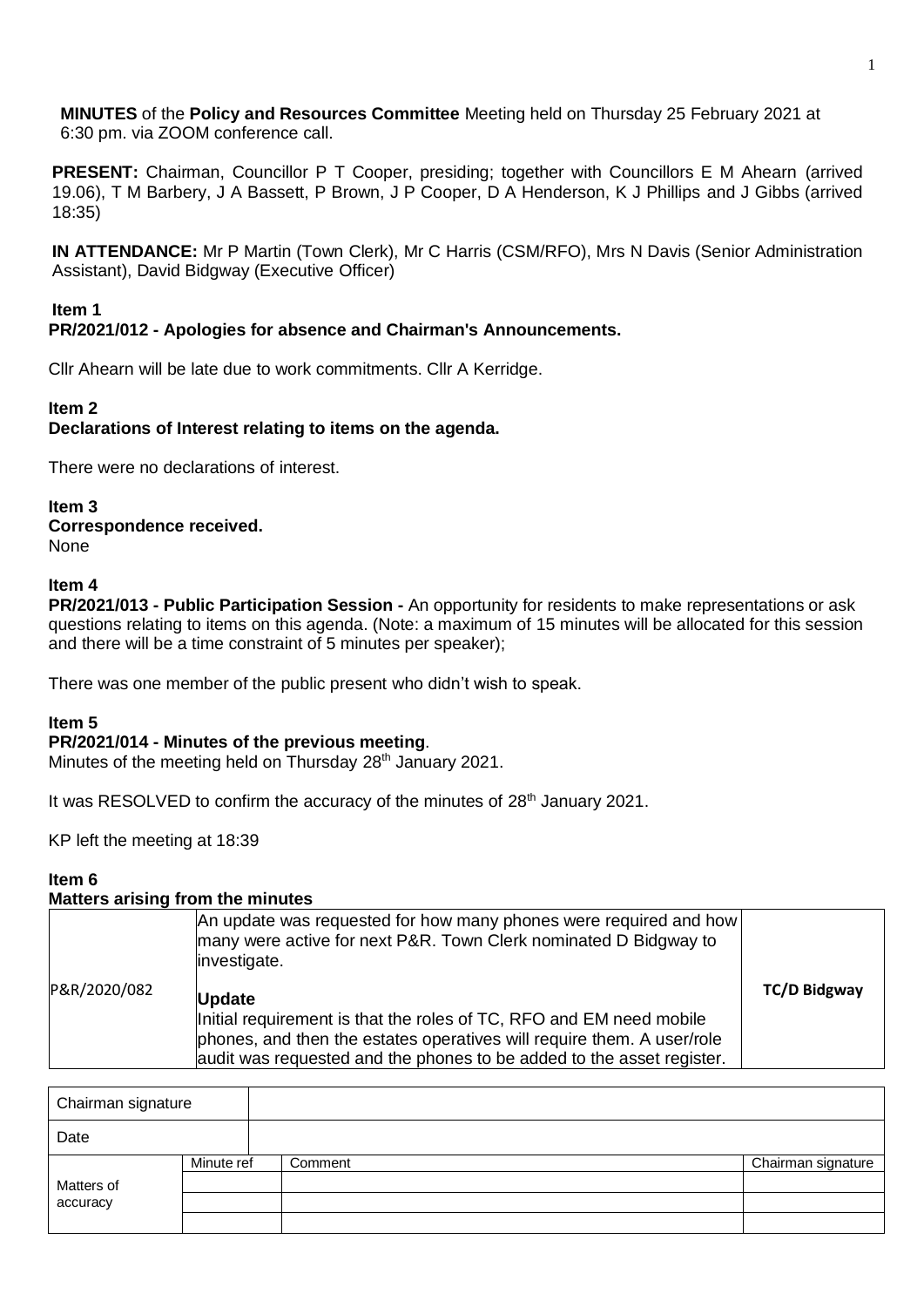|              | Further investigation is required to look at whether the phones are fit for<br>purpose to run applications like workwallet and the contract(s) provide<br>value for money.                                                                                                                                                                                                                                                                                                                    |                     |
|--------------|-----------------------------------------------------------------------------------------------------------------------------------------------------------------------------------------------------------------------------------------------------------------------------------------------------------------------------------------------------------------------------------------------------------------------------------------------------------------------------------------------|---------------------|
| P&R/2020/082 | First aid training was queried, if all attended, if not could refund be sort?<br><b>Update</b><br>2 members of staff did not attend, for good reason. Sam L is making<br>enquiries as to refund or carry over places to future training.                                                                                                                                                                                                                                                      | <b>TC</b>           |
| P&R/2020/082 | Office Smart prices were queried - could stationery suppliers be<br>reviewed.<br><b>Update</b><br>JB requested that local supplier BW supplies be included in the cost<br>comparison.<br>It was Resolved to Agree to delegate authority for Dave Bidgway to<br>agree purchases from the supplier offering best value.                                                                                                                                                                         | <b>TC/D Bidgway</b> |
| P&R/2020/082 | Sharps bin renewal - Higher Bore St toilets queried – let them know it is<br>not open.<br><b>Update</b><br>The sharps bin is missing from the toilets and needs replacement.<br>It was RESOLVED to AGREE to delegate authority to the EM to<br>organise replacement.                                                                                                                                                                                                                          | <b>TC</b>           |
| P&R/2020/082 | Charge for vaccination queried.<br><b>Update</b><br>Deferred to next meeting                                                                                                                                                                                                                                                                                                                                                                                                                  | <b>TC</b>           |
| P&R/2020/082 | Portaloos - RFO to confirm they have been returned.<br><b>Update</b><br>The RFO confirmed that the portaloos were returned in September.                                                                                                                                                                                                                                                                                                                                                      | <b>RFO</b>          |
| PR/2021/007  | Aged Debtors - to make contact and take action of payment plans then<br>to small claims<br><b>Update</b><br>Once the organisation resume trading (post Covid lockdown), the RFO<br>will consider proposing an appropriate repayment schedule, based on<br>their income forecast.<br>It was further proposed not to allow the organisation to return.<br>It was RESOLVED to AGREE to delegate authority to the RFO to<br>produce a repayment schedule and progress negotiations on this basis. | <b>RFO</b>          |

| Chairman signature     |            |         |                    |
|------------------------|------------|---------|--------------------|
| Date                   |            |         |                    |
| Matters of<br>accuracy | Minute ref | Comment | Chairman signature |
|                        |            |         |                    |
|                        |            |         |                    |
|                        |            |         |                    |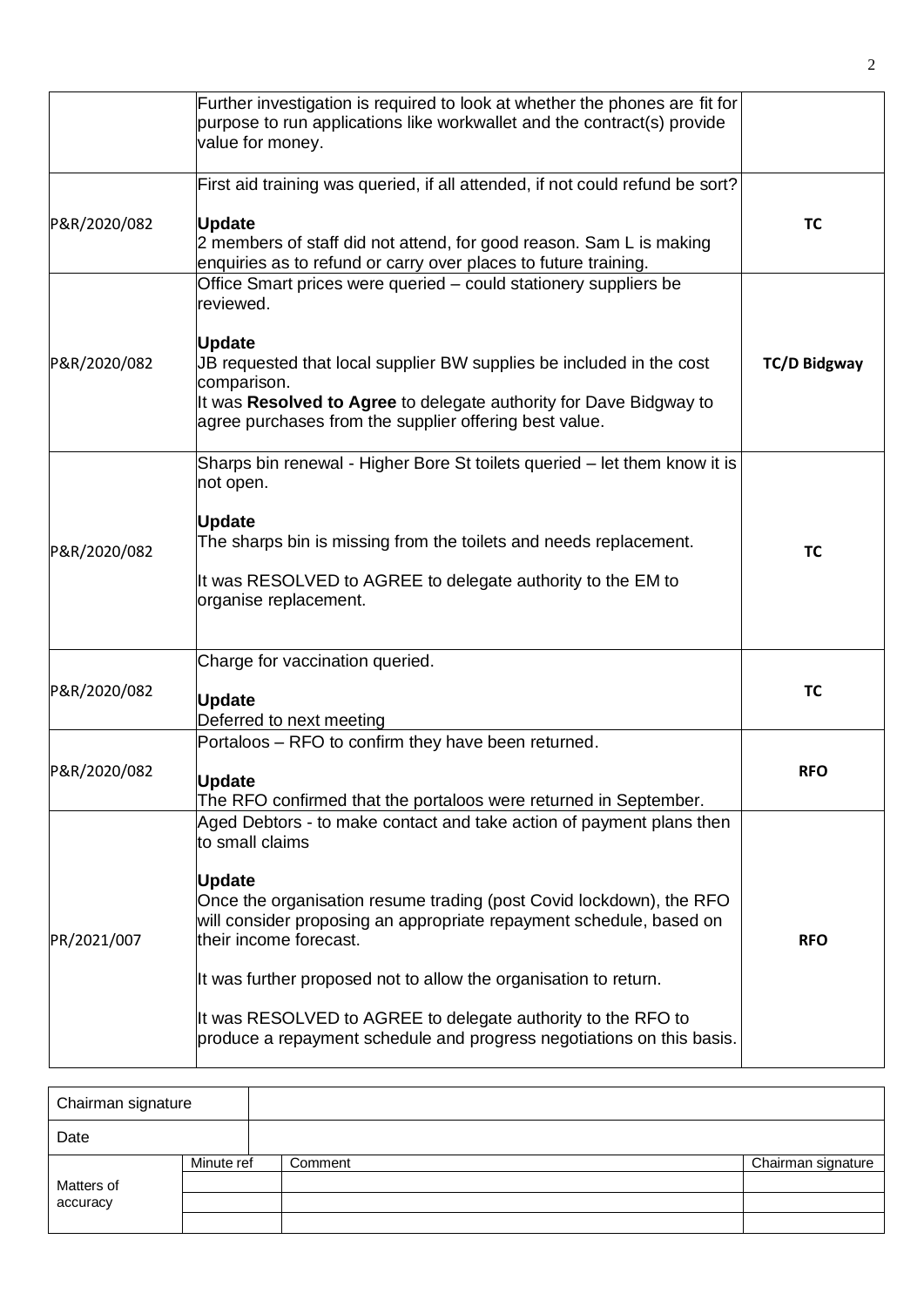| PR/2021/010b | It was RESOLVED to record attendance and display on the website,<br>with delegated authority to the officers to decide what was appropriate<br>within the guidelines.                                                                                                                                                                                                                                                                                            | ТC        |
|--------------|------------------------------------------------------------------------------------------------------------------------------------------------------------------------------------------------------------------------------------------------------------------------------------------------------------------------------------------------------------------------------------------------------------------------------------------------------------------|-----------|
|              | <b>Update</b>                                                                                                                                                                                                                                                                                                                                                                                                                                                    |           |
|              | A request to upload member attendance spreadsheet on to website as<br>soon as possible                                                                                                                                                                                                                                                                                                                                                                           |           |
| P&R/2021/014 | It was asked that as Officers now have the autonomy to recruit staff if<br>council could be provided with a definitive list of the staffing situation to<br>ensure that all gaps are covered, updated organisation chart and<br>costings of old and new structure<br><b>Update</b><br>Discussed at Full Council.                                                                                                                                                 | TC        |
| P&R/2021/015 | The committee wished TC to refer the Jail issue back to the Solicitor<br>referencing the Heads of Terms re car park signs.<br><b>Update</b><br>Solicitor has written to Mallino regarding signage. Cllr Ahearn has<br>evidence that the signage that has been erected contrary to the terms<br>of the lease. Furthermore, there are no speedbumps and there is a risk<br>of accident. Further discussion was deferred to confidential section of<br>the meeting. | <b>TC</b> |

# Item 12 was brought up the agenda

| <b>Item 12</b> (moved | To consider Risk Management matters:                                                                                     |  |
|-----------------------|--------------------------------------------------------------------------------------------------------------------------|--|
| up the agenda)        | There was debate about the roles and responsibilities of the                                                             |  |
| PR/2021/016           | TC and RFO                                                                                                               |  |
|                       | Internal Control Audit – summary of findings                                                                             |  |
|                       | Accounting records – maintained and free from<br>$\bullet$<br>material errors                                            |  |
|                       | Financial Regulations – these have been out of date<br>$\bullet$<br>for 4-5 years and needs addressing                   |  |
|                       | Payments - Spending decisions can be traced in the<br>$\bullet$<br>minutes and purchase order are used. There was a      |  |
|                       | problem with the Sept 2020 payments but that has<br>been resolved. Procurement (proactive) and                           |  |
|                       | Purchasing (reactive) are distinct processes. The new<br>process is not established enough to cake any                   |  |
|                       | conclusions.                                                                                                             |  |
|                       | VAT claims are correct and up to date.<br>$\bullet$<br>Risk Register – there is a working party but this is<br>$\bullet$ |  |
|                       | primarily focussed on identified risks in projects and                                                                   |  |
|                       | assets and there needs to be a process to consider                                                                       |  |

| Chairman signature     |            |         |                    |
|------------------------|------------|---------|--------------------|
| Date                   |            |         |                    |
| Matters of<br>accuracy | Minute ref | Comment | Chairman signature |
|                        |            |         |                    |
|                        |            |         |                    |
|                        |            |         |                    |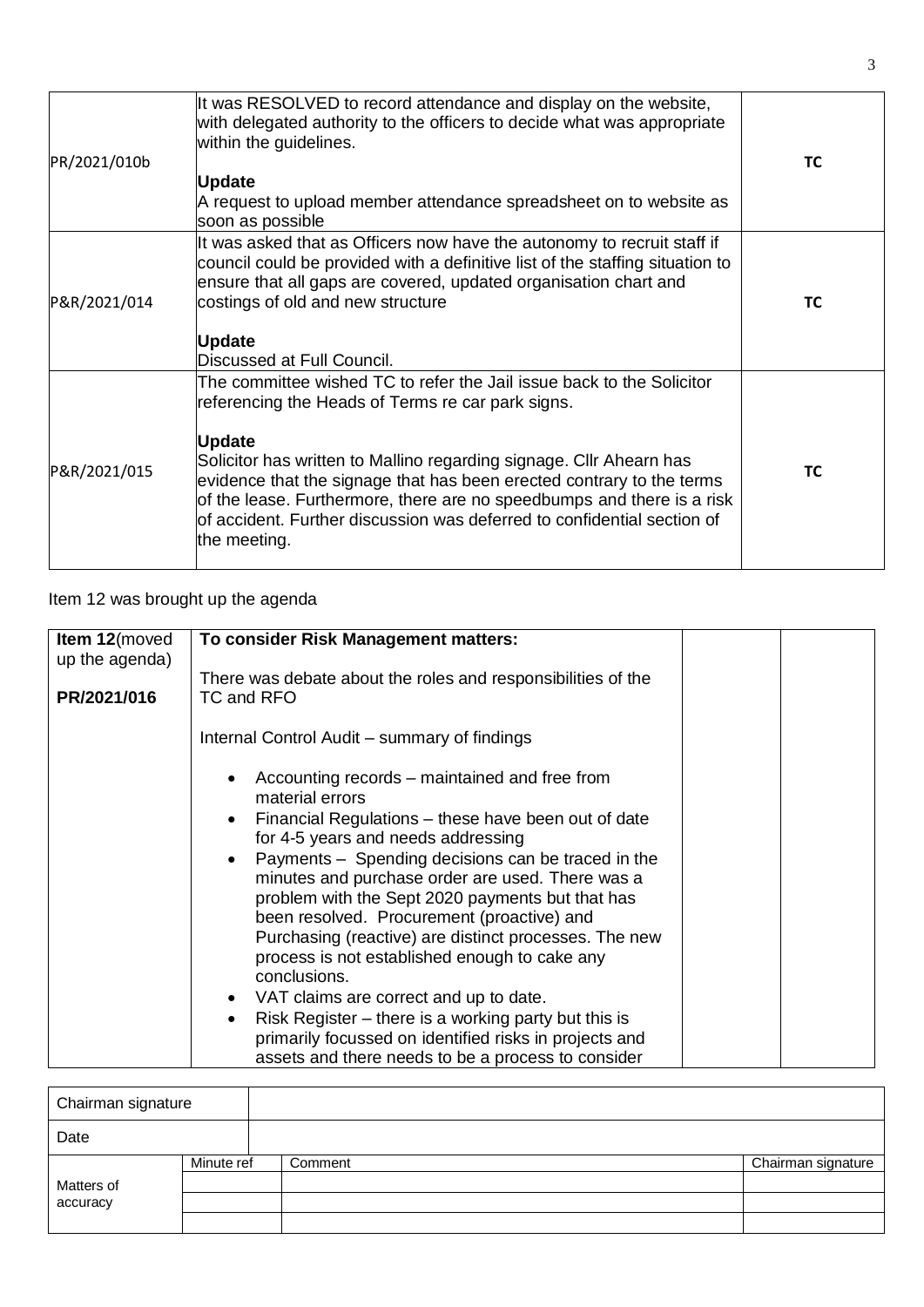|                                  | risks to the business, to include identification of the<br>business process and internal control mechanisms.<br>Insurance is ok - fidelity guarantee comes in under<br>$\bullet$<br>£5m.<br>Investment strategy – needs adjustment to reflect<br>standard business practice around recording of long-<br>term assets on the balance sheet.<br>Budgets - properly approved at Full Council following<br>$\bullet$<br>robust process. All committees were involved.<br>Budget monitoring – there was nothing in place until<br>$\bullet$<br>November. System established to report, highlighting<br>variances to each committee is based on best practise.<br>Precept – systems were tested and precept was set in<br>$\bullet$<br>accordance to what was agreed at Full Council.<br>Income will be subject to another review as current<br>$\bullet$<br>(pandemic) conditions has seen income drop to<br>abnormal levels.<br>Payroll - Green Book NJC have been properly<br>implemented<br>New starters, new contracts have not been viewed and<br>$\bullet$<br>will be subject to year-end testing.<br>Re-gradings and progression have been applied<br>correctly.<br>BACS reconciliations are correct.<br>End of year declarations were correct.<br>$\bullet$ |  |
|----------------------------------|----------------------------------------------------------------------------------------------------------------------------------------------------------------------------------------------------------------------------------------------------------------------------------------------------------------------------------------------------------------------------------------------------------------------------------------------------------------------------------------------------------------------------------------------------------------------------------------------------------------------------------------------------------------------------------------------------------------------------------------------------------------------------------------------------------------------------------------------------------------------------------------------------------------------------------------------------------------------------------------------------------------------------------------------------------------------------------------------------------------------------------------------------------------------------------------------------------------------------------------------------------------|--|
|                                  | <b>Outstanding issues</b><br>Asset (under £6k) register needs more work to list all<br>internal and external assets, and to agree a valuing<br>procedure, as council is still vulnerable. List of<br>identified assets need further work. Write-off / disposal<br>procedures are not clear, and needs to be addressed.<br>Reference to the AGAR process will inform the<br>development of this process. The asset register will be<br>completed in 2 months time.                                                                                                                                                                                                                                                                                                                                                                                                                                                                                                                                                                                                                                                                                                                                                                                              |  |
|                                  | It was RESOLVED to AGREE that departmental heads would<br>produce an audit of assets within their departments and to<br>delegate authority to RFO to consider and agree asset write-<br>offs identified as appropriate within a PID, with full oversight of<br>the TC. P&R to consider PID process to make this<br>amendment.                                                                                                                                                                                                                                                                                                                                                                                                                                                                                                                                                                                                                                                                                                                                                                                                                                                                                                                                  |  |
| Item <sub>7</sub><br>PR/2021/017 | To consider and agree, if appropriate, the proposed<br><b>Opening of the High Street Safely Fund bid</b>                                                                                                                                                                                                                                                                                                                                                                                                                                                                                                                                                                                                                                                                                                                                                                                                                                                                                                                                                                                                                                                                                                                                                       |  |
|                                  | Cornwall CC was inviting bids up to £10k. Consideration was<br>given to a short term post to liaise between high street<br>businesses, BTC and the Chamber of Commerce, primarily to                                                                                                                                                                                                                                                                                                                                                                                                                                                                                                                                                                                                                                                                                                                                                                                                                                                                                                                                                                                                                                                                           |  |

| Chairman signature |            |         |                    |
|--------------------|------------|---------|--------------------|
| Date               |            |         |                    |
|                    | Minute ref | Comment | Chairman signature |
| Matters of         |            |         |                    |
| accuracy           |            |         |                    |
|                    |            |         |                    |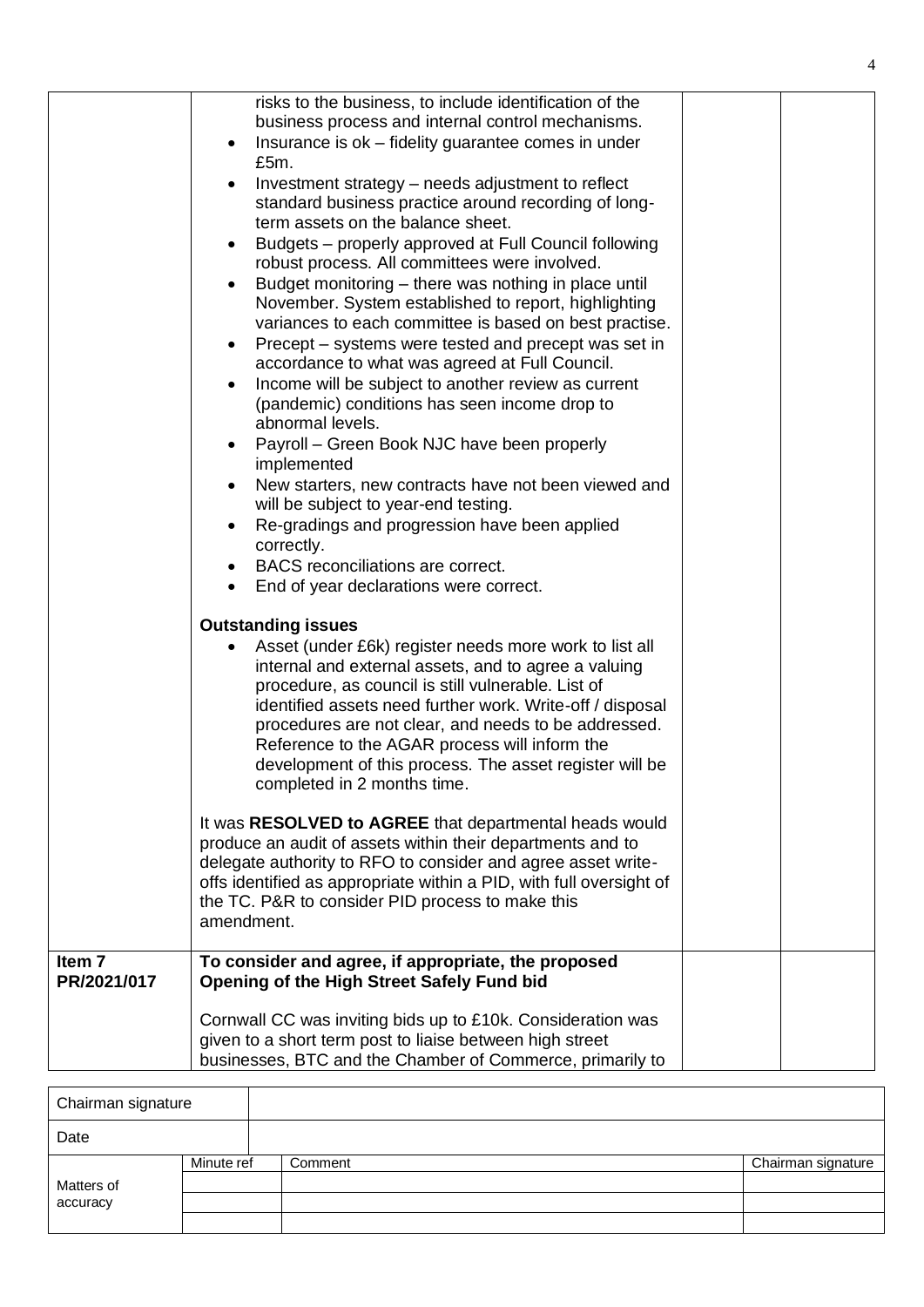|                                  | establish a safe trading environment, especially helpful around<br>the establishment of a market in the town. An estimate of<br>signage and sanitisation stations would be less than £2k. Any<br>bid would have to be funded up front by BTC if agreed. Any<br>post would be subject to usual terms and conditions of<br>employment, including sickness and holiday accrural.<br>In conclusion it was felt that the nature of this bid was too late<br>into the pandemic to be received with credibility within the<br>town.<br>It was Resolved to Agree not to support this bid and it was |  |
|----------------------------------|---------------------------------------------------------------------------------------------------------------------------------------------------------------------------------------------------------------------------------------------------------------------------------------------------------------------------------------------------------------------------------------------------------------------------------------------------------------------------------------------------------------------------------------------------------------------------------------------|--|
|                                  | withdrawn.                                                                                                                                                                                                                                                                                                                                                                                                                                                                                                                                                                                  |  |
| Item 8                           | <b>Schedule of Meetings 2021</b>                                                                                                                                                                                                                                                                                                                                                                                                                                                                                                                                                            |  |
| PR/2021/018                      | The May rotation had been reworked to reflect the fact that<br>local government elections had been announced.                                                                                                                                                                                                                                                                                                                                                                                                                                                                               |  |
|                                  | It was RESOLVED to AGREE the amended schedule of<br>meetings.                                                                                                                                                                                                                                                                                                                                                                                                                                                                                                                               |  |
| Item <sub>9</sub><br>PR/2021/019 | To consider and agree budget matters including Financial<br><b>Comparison to end of December.</b>                                                                                                                                                                                                                                                                                                                                                                                                                                                                                           |  |
|                                  | To be used to detect trends and direction of travel.<br>The delay in producing it is due to staffing vacancies.                                                                                                                                                                                                                                                                                                                                                                                                                                                                             |  |
|                                  | P&R<br>Income from hirings and lettings is down.                                                                                                                                                                                                                                                                                                                                                                                                                                                                                                                                            |  |
|                                  | Expenditure<br>General Administration - Budget is £347,878<br>Actual expenditure to December 2020 £327,195<br>Commitment of £5302<br>Total - £332497 Balance - £15381<br>96% of the budget is spent to the end of December.<br>Further spending needs close monitoring.<br>The overspend is due mainly to contractors.                                                                                                                                                                                                                                                                      |  |
|                                  | JC – reiterated the desperate need for refurbishing the<br>mayoral chain. RFO will allocate reserves to get this done.<br>Fatterini are specialists in this work. Officers are to obtain an<br>estimate for this work.                                                                                                                                                                                                                                                                                                                                                                      |  |
| Item 10<br>PR/2021/020           | To consider the Schedule of Payments for December<br>2020, January 2021 and February 2021.                                                                                                                                                                                                                                                                                                                                                                                                                                                                                                  |  |
|                                  | December 2020<br>٠                                                                                                                                                                                                                                                                                                                                                                                                                                                                                                                                                                          |  |

| Chairman signature |            |         |                    |
|--------------------|------------|---------|--------------------|
| Date               |            |         |                    |
|                    | Minute ref | Comment | Chairman signature |
| Matters of         |            |         |                    |
| accuracy           |            |         |                    |
|                    |            |         |                    |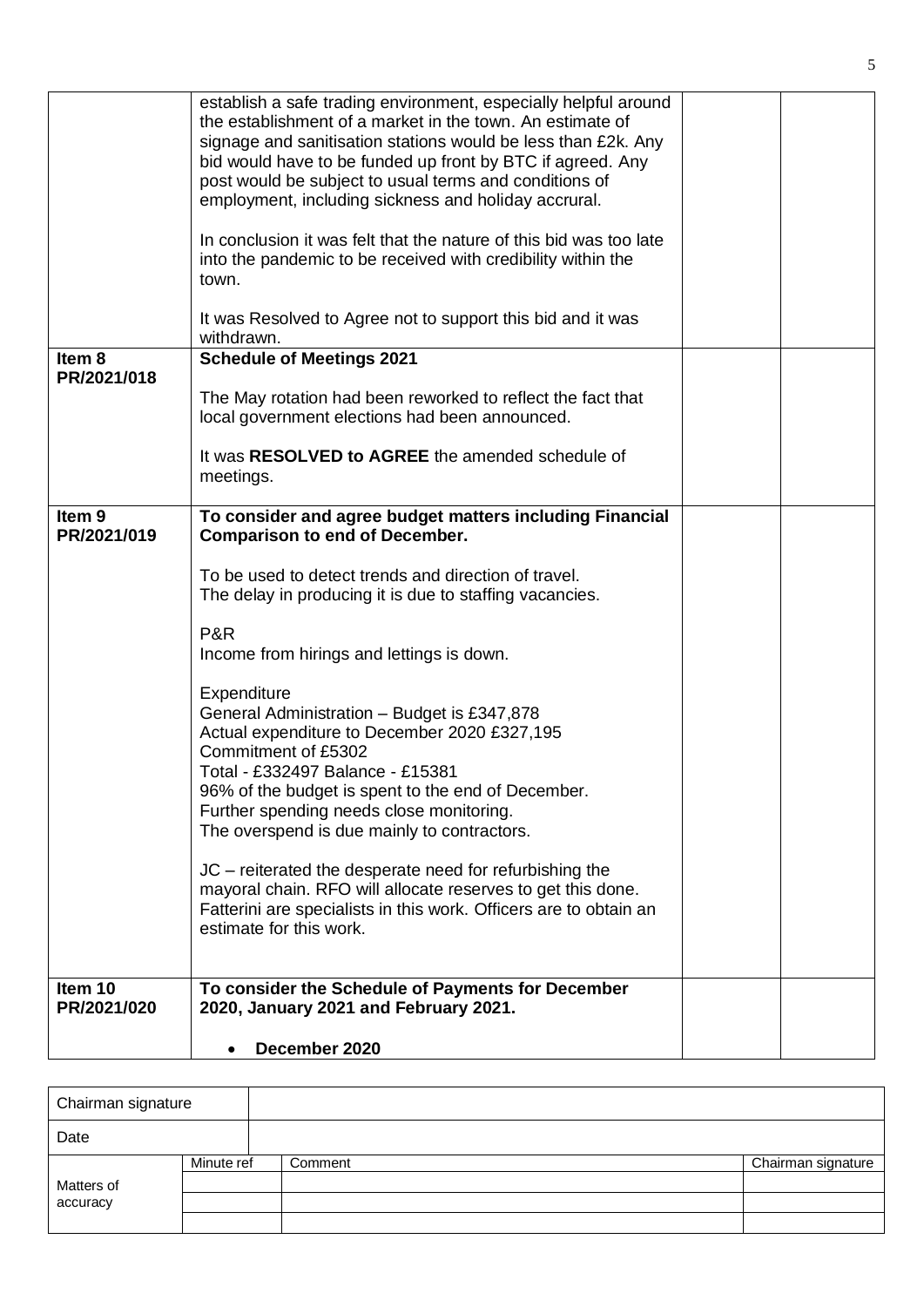|                    |                       | Submitted for approval as previous submission was<br>incorrectly headed.<br>January 2021                                                                                                                                                                                                                                                                                                                                           |  |
|--------------------|-----------------------|------------------------------------------------------------------------------------------------------------------------------------------------------------------------------------------------------------------------------------------------------------------------------------------------------------------------------------------------------------------------------------------------------------------------------------|--|
|                    |                       | PB – query on preparation of graves. Council has<br>previously spent a lot of money on equipment to do this<br>and yet still using sub-contractors.                                                                                                                                                                                                                                                                                |  |
|                    |                       | February 2021<br>BOC rental charge, when did the council last buy gas? It<br>would be cheaper to stop renting and to get sub-<br>contractors in if required in the future.                                                                                                                                                                                                                                                         |  |
|                    | contract.             | Proposed to return the gas bottles back to BOC and end the<br>It was RESOLVED to AGREE to terminate the BOC contract.                                                                                                                                                                                                                                                                                                              |  |
|                    |                       | DH proposed a system be created to monitor and control<br>issuing uniforms and PPE.<br>It was RESOLVED to delegate authority to the TC to<br>investigate further and to develop a policy is to be submitted<br>for consideration by committee.                                                                                                                                                                                     |  |
|                    |                       | MB raised the issue of potentially shredding waste and make it<br>available to members of the public but was informed the<br>council would need a waste transfer notice and have a system<br>to ensure no waste was inappropriately disposed of.                                                                                                                                                                                   |  |
|                    |                       | Some items of expenditure did not have a corresponding<br>purchase order and further investigation is required, although<br>payments should be made in the mean time. There is also a<br>requirement for departmental heads to inform staff that<br>purchase orders must be obtained before any purchase or<br>invoices will not be paid. If suppliers have been informed of<br>this then council is entitled to withhold payment. |  |
|                    | investigated further. | There were concerns raised about the price paid for some<br>items as they were higher than expected and this should be                                                                                                                                                                                                                                                                                                             |  |
|                    |                       | It was RESOLVED to AGREE the Schedules of Payments for<br>December 2020, January 2021 and February 2021. Noting<br>that and items appearing on future schedules without a<br>corresponding purchase order would not be paid.                                                                                                                                                                                                       |  |
| Item 11            |                       | To consider Health & Safety Matters                                                                                                                                                                                                                                                                                                                                                                                                |  |
| PR/2021/021        |                       | Car Park Accident – related to ice.<br>Details have been forwarded to the council's insurers.                                                                                                                                                                                                                                                                                                                                      |  |
| Chairman signature |                       |                                                                                                                                                                                                                                                                                                                                                                                                                                    |  |
|                    |                       |                                                                                                                                                                                                                                                                                                                                                                                                                                    |  |

| onamman organicum o    |            |         |                    |
|------------------------|------------|---------|--------------------|
| Date                   |            |         |                    |
| Matters of<br>accuracy | Minute ref | Comment | Chairman signature |
|                        |            |         |                    |
|                        |            |         |                    |
|                        |            |         |                    |